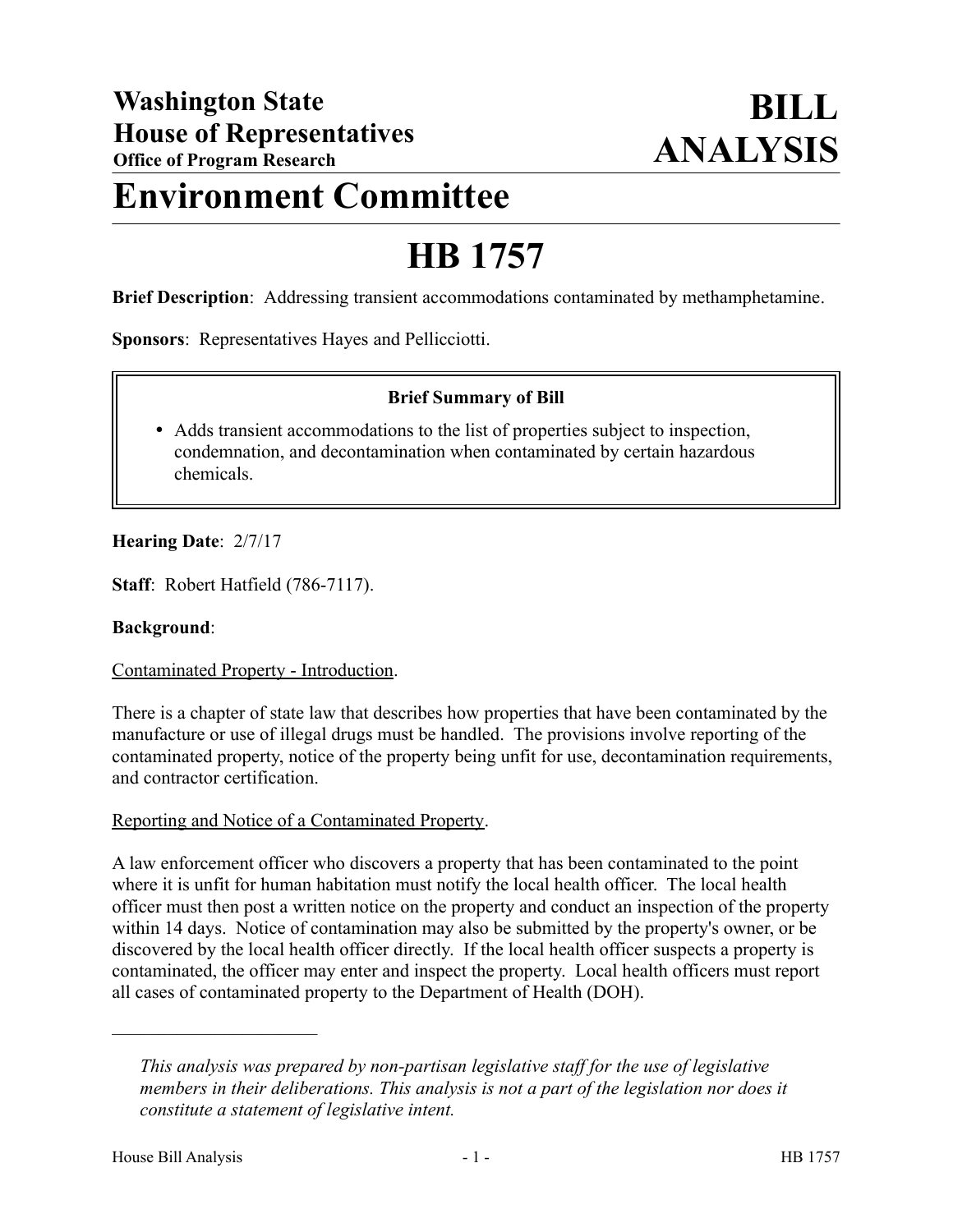#### Determining a Property Unfit for Use.

The local health officer may determine if a property is unfit for use due to chemical contamination. If this determination is made, the local health officer must prohibit use of the property. Notice of this prohibition must be delivered to the property's owner and posted on the actual property itself. The property owner may request a hearing to dispute the finding that the property is unfit. In the hearing, the property owner has the burden of showing that the property is not contaminated or has already been cleaned to an acceptable level.

#### Actions Upon Finding of Contamination.

Cities and counties have the option of condemning or demolishing contaminated properties. The local government must wait until all hearings have been exhausted before a demolition may occur. Alternatively, the owner of the property may pay to have the property decontaminated. If the owner chooses this course, then he or she must hire a contractor certified by the DOH. The contractor must present a decontamination plan to the local health officer, and upon its successful execution, the unfit-for-use determination may be lifted. The local health officer may charge the property owner fees for reviewing the plan and re-inspecting the property.

#### Contractor Certification.

A property owner may hire a contractor for decontamination work only if the contractor has been approved by the DOH. The DOH maintains performance standards and standards for training and testing contractors to ensure that they are capable of dealing with the contamination left behind from illegal drug manufacturing. Contractors may lose their certification if they violate certain standards set by the DOH.

# **Summary of Bill**:

The legislative finding regarding the contamination of certain properties by certain hazardous chemicals is expanded to include certain transient accommodations regulated by the Department of Health (DOH).

The definition of hazardous chemicals is expanded to include methamphetamine in amounts exceeding decontamination standards set by the DOH, when found in transient accommodations.

The definition of property is expanded to include transient accommodations used in the manufacture, distribution, storage, or use of hazardous chemicals.

The DOH is directed to test and train, or to approve courses to test and train, certain personnel on the essential elements in assessing contaminated transient accommodations used as a site for the manufacture or storage of illegal controlled substances.

# **Appropriation**: None.

**Fiscal Note**: Available.